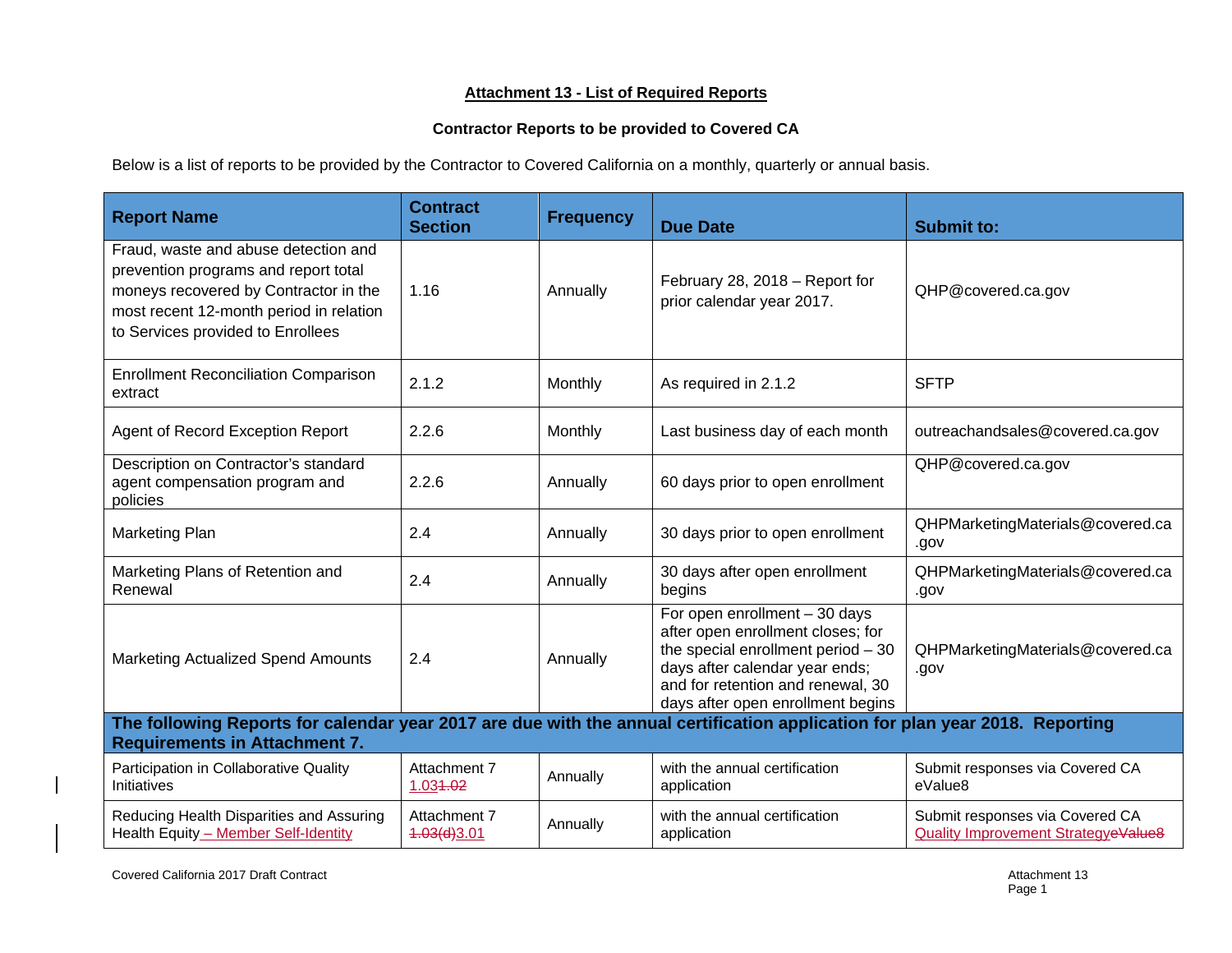| Reducing Health Disparities and Assuring<br><b>Health Equity - HEDIS Reporting</b>                               | Attachment 7,<br>3.01, 3.02 | Annually        | Separate report when MY 2017<br><b>HEDIS</b> scores are available                                                 | <b>Resubmission of relevant Quality</b><br><b>Improvement Strategy section</b><br>through Extranet |
|------------------------------------------------------------------------------------------------------------------|-----------------------------|-----------------|-------------------------------------------------------------------------------------------------------------------|----------------------------------------------------------------------------------------------------|
| <b>Hospital Quality Oversight</b>                                                                                | Attachment 7<br>3.025.02    | Annually        | with the annual certification<br>application                                                                      | Submit responses via Covered CA<br>eValue8                                                         |
| <b>Hospital Acquired Conditions (HACs)</b><br>Report - Rates of five specified HACS by<br>hospital               | Attachment 7,<br>5.02       | <b>Annually</b> | with the annual certification<br>application and as requested                                                     | <b>Submit responses via Covered CA</b><br><b>Quality Improvement Strategy</b>                      |
| <b>C-Section Rates Report - Report by</b>                                                                        | Attachment 7,               | <b>Annually</b> | with the annual certification                                                                                     | Submit responses via Covered CA                                                                    |
| Provider                                                                                                         | 5.01                        |                 | application and as requested                                                                                      | <b>Quality Improvement Strategy</b>                                                                |
| <b>Hospital Payments to Promote Quality and</b><br>Value - Payment Strategy and Contracting<br>Report            | Attachment 7,<br>5.03       | Annually        | with the annual certification<br>application                                                                      | Submit responses via Covered CA<br><b>Quality Improvement Strategy</b>                             |
| Determining Enrollee Health Status and                                                                           | Attachment 7                | Annually        | with the annual certification                                                                                     | Submit responses via Covered CA                                                                    |
| Use of Health Assessments                                                                                        | 6.03 <del>3.05</del>        |                 | application                                                                                                       | eValue8                                                                                            |
| <b>Health and Wellness Services</b>                                                                              | Attachment 7<br>6.014.01    | Annually        | with the annual certification<br>application                                                                      | Submit responses via Covered CA<br>eValue8                                                         |
| <b>Community Health and Wellness</b>                                                                             | Attachment 7                | Annually        | with the annual certification                                                                                     | Submit responses via Covered CA                                                                    |
| Promotion                                                                                                        | 6.024.02                    |                 | application                                                                                                       | eValue8                                                                                            |
| Health and Wellness Enrollee Support                                                                             | Attachment 7                | Annually        | with the annual certification                                                                                     | Submit responses via Covered CA                                                                    |
| Process                                                                                                          | 6.014.03                    |                 | application                                                                                                       | eValue8                                                                                            |
| <b>Promoting Development and Use of Care</b><br>Models - Members Attributed to Personal<br><b>Care Physician</b> | Attachment 7,<br>4.01       | Quarterly       | with the annual certification<br>application and separate reports (on<br>quarters when application is not<br>due) | <b>Submit responses via Covered CA</b><br>Quality Improvement Strategy and<br>through the Extranet |
| Promoting Development and Use of Care                                                                            | Attachment 7                | Annually        | with the annual certification                                                                                     | Submit responses via Covered CA                                                                    |
| Models - Primary Care Payment Strategy                                                                           | 5.024.01                    |                 | application                                                                                                       | eValue8Quality Improvement Strategy                                                                |
| <b>Promoting Development and Use of Care</b>                                                                     | Attachment 7,               | Annually        | with the annual certification                                                                                     | <b>Submit responses via Covered CA</b>                                                             |
| <b>Models - Patient Centered Medical Homes</b>                                                                   | 4.02                        |                 | application                                                                                                       | <b>Quality Improvement Strategy</b>                                                                |
| <b>Promoting Development and Use of Care</b>                                                                     | Attachment 7,               | Annually        | with the annual certification                                                                                     | Submit responses via Covered CA                                                                    |
| <b>Models - Integrated Healthcare Models</b>                                                                     | 4.03                        |                 | application                                                                                                       | <b>Quality Improvement Strategy</b>                                                                |
| <b>Identification and Services for At-Risk</b>                                                                   | Attachment 7                | Annually        | with the annual certification                                                                                     | Submit responses via Covered CA                                                                    |
| Enrollees                                                                                                        | 6.065.04                    |                 | application                                                                                                       | eValue8                                                                                            |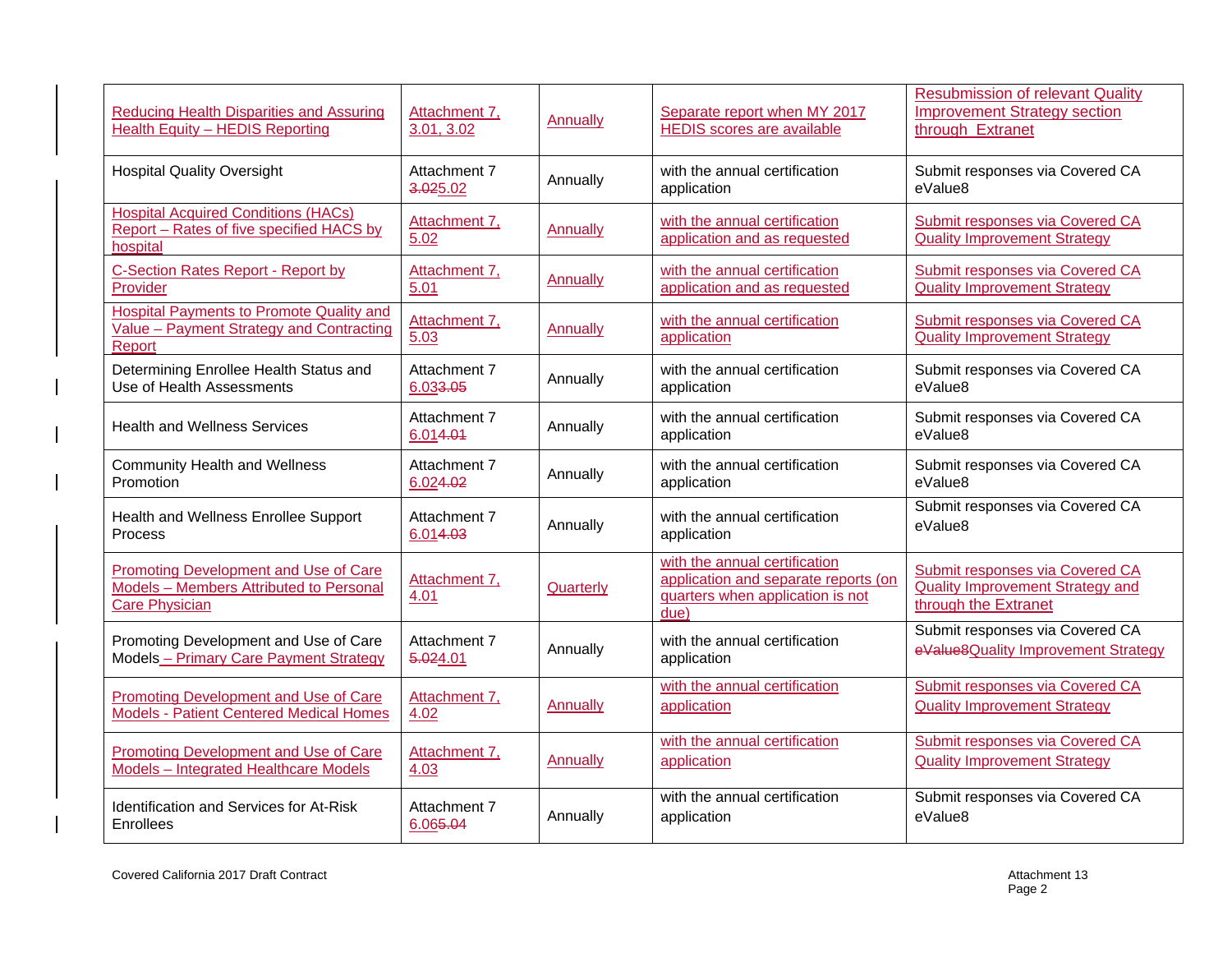| Provider Cost and Quality and Enrollee<br>Cost and Transparency | Attachment 7<br>7.016.01 and 6.02 | Annually | with the annual certification<br>application | Submit responses via Covered CA<br>eValue8 |
|-----------------------------------------------------------------|-----------------------------------|----------|----------------------------------------------|--------------------------------------------|
| <b>Enrollee Shared Decision-Making</b>                          | Attachment 7<br>7.046.04          | Annually | with the annual certification<br>application | Submit responses via Covered CA<br>eValue8 |
| Value-Based Reimbursement Inventory<br>and Performance          | Attachment 7<br>8.027.02          | Annually | with the annual certification<br>application | Submit responses via Covered CA<br>eValue8 |
| Value-Pricing Programs                                          | Attachment 7<br>8.037.04          | Annually | with the annual certification<br>application | Submit responses via Covered CA<br>eValue8 |
| Payment Reform and Data Submission                              | Attachment 7<br>8.047.05          | Annually | with the annual certification<br>application | Submit responses via Covered CA<br>eValue8 |

| The following Reporting Requirements in Attachment 14             |                                                         |           |                                                                                                                                |                                                                                                                                  |
|-------------------------------------------------------------------|---------------------------------------------------------|-----------|--------------------------------------------------------------------------------------------------------------------------------|----------------------------------------------------------------------------------------------------------------------------------|
| <b>Customer Service Performance</b><br>Standards                  | Attachment 14<br>Groups 1 & 2<br>Standards 2.1 -<br>2.5 | Monthly   | The 10 <sup>th</sup> of the following month                                                                                    | QHP@covered.ca.gov                                                                                                               |
| <b>Agent of Record Exception Reports</b>                          | Attachment 14<br>Group 2<br>Standard 2.6                | Monthly   | Last business day of each month                                                                                                | outreachandsales@covered.ca.gov                                                                                                  |
| Quality, Network Management &<br>Delivery System Standards        | Attachment 14<br>Group 3<br>Standards 3.1 -<br>3.23     | Annually  | For calendar year 2017, due date<br>to be determined by CMS                                                                    | Data submitted to CMS for review.                                                                                                |
| Quality, Network Management &<br><b>Delivery System Standards</b> | Attachment 14<br><del>Group 3</del><br>Standard 3.4     | Annually  | For calendar year 2016, due with<br>the annual certification application<br>(Same as Attachment 7 items on<br>the prior page). | Submit responses via Covered CA<br>eValue <sub>8</sub>                                                                           |
| Quality, Network Management &<br>Delivery System Standards        | Attachment 14<br>Group 3<br>Standard 3.35               | Quarterly | As requested                                                                                                                   | Monthly PProvider Data Submitted<br>via the Extranetto Covered California.<br>(Same report as Contract Section<br>$3.4.4$ above) |

Covered California 2017 Draft Contract **Attachment 13** Covered California 2017 Draft Contract Attachment 13

 $\overline{\phantom{a}}$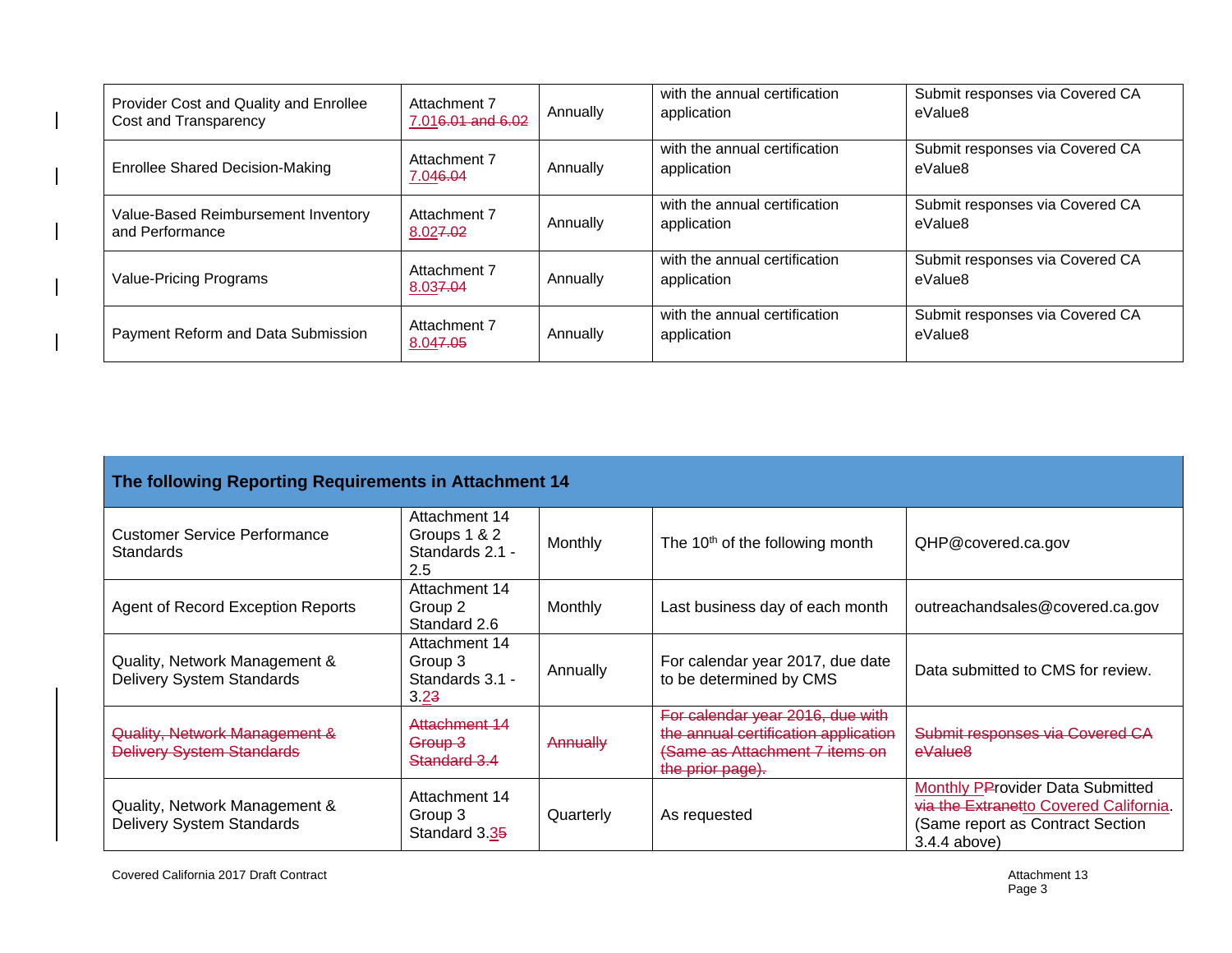| Quality, Network Management and                                                           | Attachment 14            | Annually and | with the annual certification                   | application for certification and the |
|-------------------------------------------------------------------------------------------|--------------------------|--------------|-------------------------------------------------|---------------------------------------|
| <b>Delivery System Standards</b>                                                          | Group 3, 3.4-3.9         | quarterly    | application and as requested                    | <b>Extranet</b>                       |
| Dental Quality Alliance (DQA) Pediatric<br>Measure Set – for embedded pediatric<br>dental | Attachment 14<br>Group 5 | Annually     | For calendar year 2017 due on<br>April 30, 2018 | QHP@covered.ca.gov                    |

| <b>Financial Management Division - Required Reports</b>                                                                                                                                                                                                                                 |                |                                                                    |                                         |  |
|-----------------------------------------------------------------------------------------------------------------------------------------------------------------------------------------------------------------------------------------------------------------------------------------|----------------|--------------------------------------------------------------------|-----------------------------------------|--|
| Payment Reconciliation - Schedule of<br><b>Notifications</b>                                                                                                                                                                                                                            | <b>Monthly</b> | Report for the prior month on the<br>first of the following month. | Accounting<br>SCRtickets@covered.ca.gov |  |
| Contractors participating in the individual<br>market shall report delinguent full or<br>partial payments of premiums to the<br>Exchange. The schedule shall include a<br>record of all notifications, including<br>phone calls and letters, to participants of<br>delinquent accounts. |                |                                                                    |                                         |  |